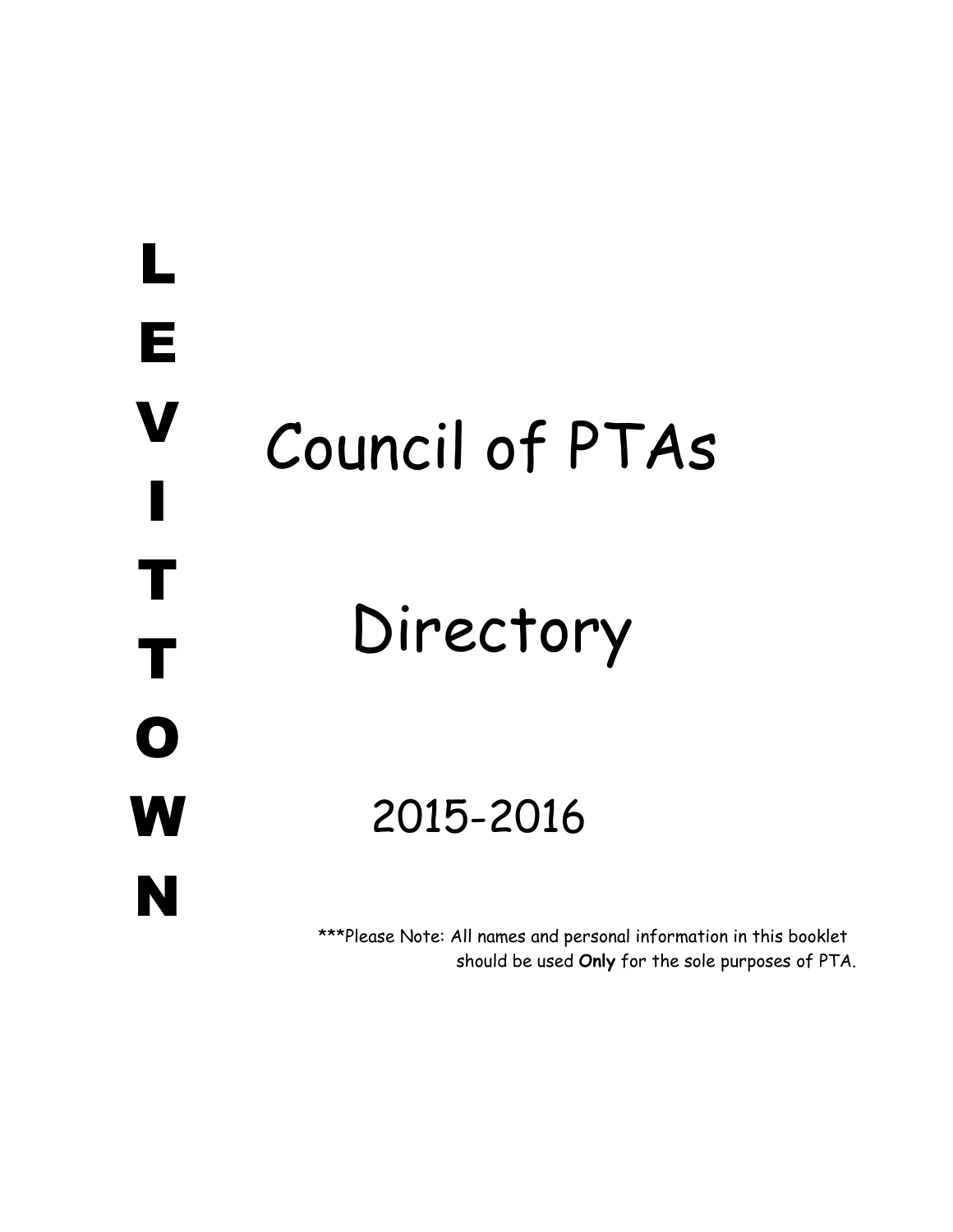### **President(s) Checklist:**

1. Remember to send the Council President the following:

- a. Your unit's bylaws
- b. Your unit's procedures
- c. Your unit's proposed budget
- d. Your unit's adopted budget

a. Copies of your newsletter throughout the year.(you should also send it to the BOE, Central Office Administration and your Nassau Region AD)

2. Remind the Past President of your unit to forward the copies of the District and Council Crisis Intervention Books to you if they have not already done so.

3. Remember to have a representative to be placed on the Nominating Committee of Council no later than the November meeting. It is at this meeting that the Nominating Committee will be elected.

4. As Presidents, please remember to sit around the board room table. Your delegates may sit behind you or near you.

5. When it is your unit's turn to host the council meeting, please remember **not** to start cleaning up during the meeting. Keep refreshments light and easy.

6. Most importantly: Remember to work closely with your Executive Committee, Executive Board, and General Membership.

**COMMUNICATE**- this will ensure that our goals of advocating for all of our children and educating ourselves as parents will be accomplished.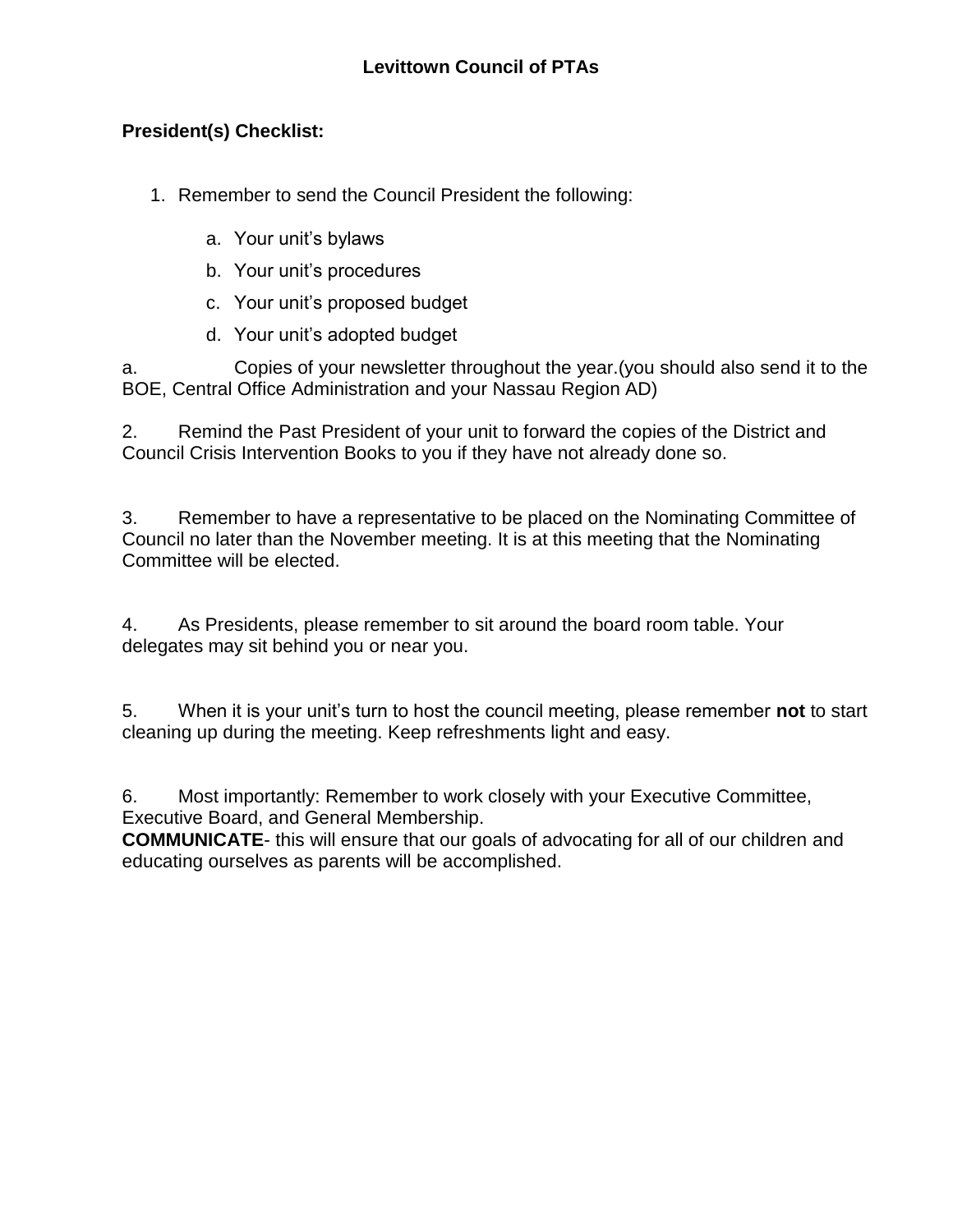#### **Levittown Council of PTAs Protocol and Responsibilities of the Executive Board**

**Attend meetings regularly, including special meetings.** 

**Arrive on time and stay for the entire meeting.** 

**Be an active member by volunteering to chair or work to assist with committee work.** 

**Encourage new membership in your unit by talking with other parents about the work of PTA.** 

**Welcome new members by introducing yourself to them and by introducing them to other members.** 

**As Presidents: Please remember that if you are speaking on behalf of your unit, you must get a vote of confidence from at least your Executive Committee before speaking for your unit. It is not fair to speak for your unit if they are not aware as a group of the issue. IF IT IS YOUR PERSONAL OPINION, STATE IT AS SUCH WHEN YOU SPEAK PUBLICLY ON AN ISSUE.** 

**Bylaws, Procedures and Guidebooks sent from Nassau Region, NYS PTA and National PTA are where you can find the answers of how to handle many of the situations that come up. Please read this material and pass on the information to your officers and members. If you cannot find the answers here the next step is to call council or your Nassau Region AD. You have also received a Council folder (as an officer, unit president or standing committee chair) to use as an additional resource.**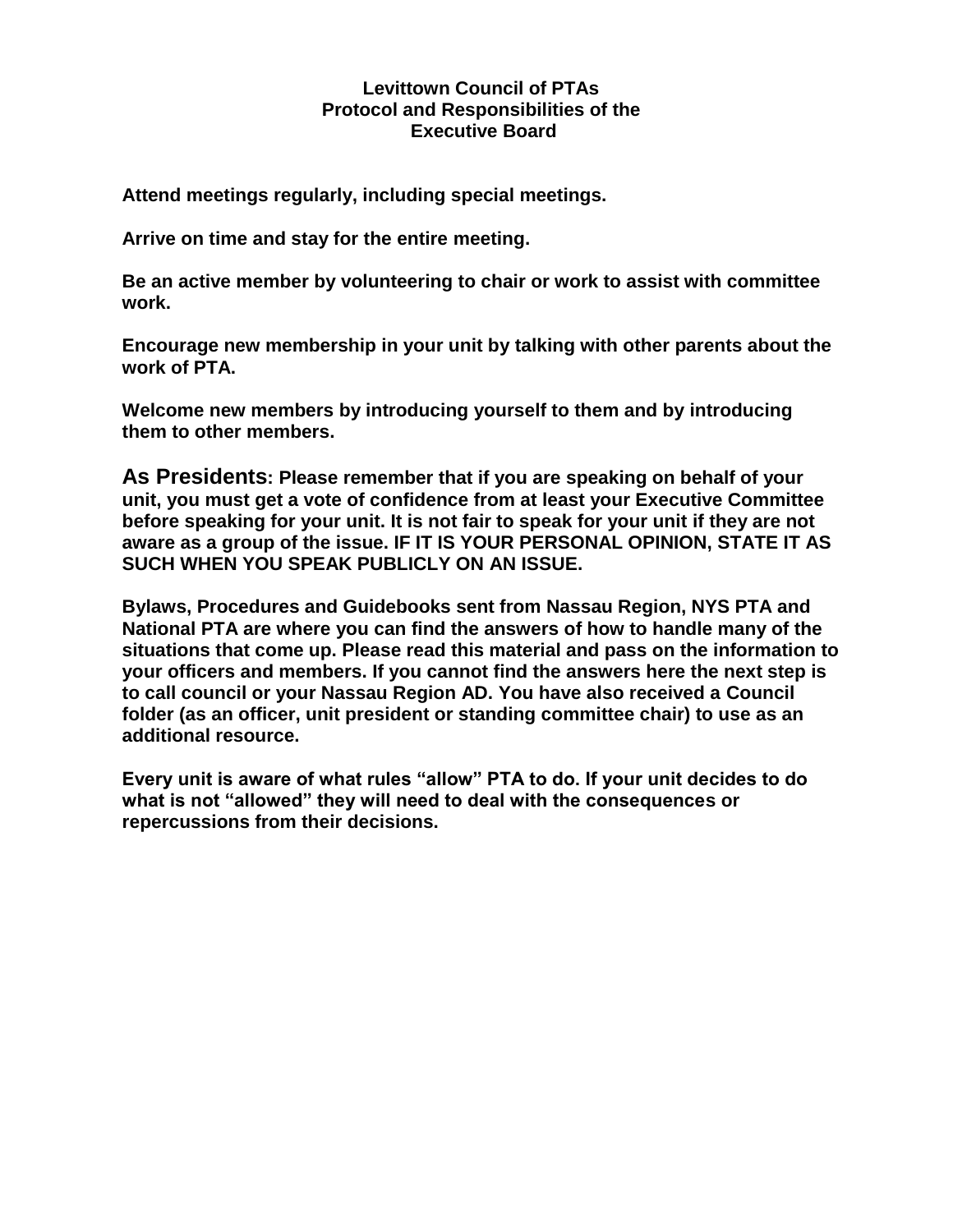**PTA Chain of Command** 

**National PTA** 

**New York State PTA** 

**Nassau Region PTA** 

**Levittown Council of PTAs Abbey Lane East Broadway Division Gardiners Avenue Lee Road Northside Salk/MacArthur SEPTA Summit Wisdom** 

**The role of Council is to perform in an advisory capacity and serve as a liaison to the school district. Council should provide inspiration, information and instruction for its PTA units and the community in which they serve.**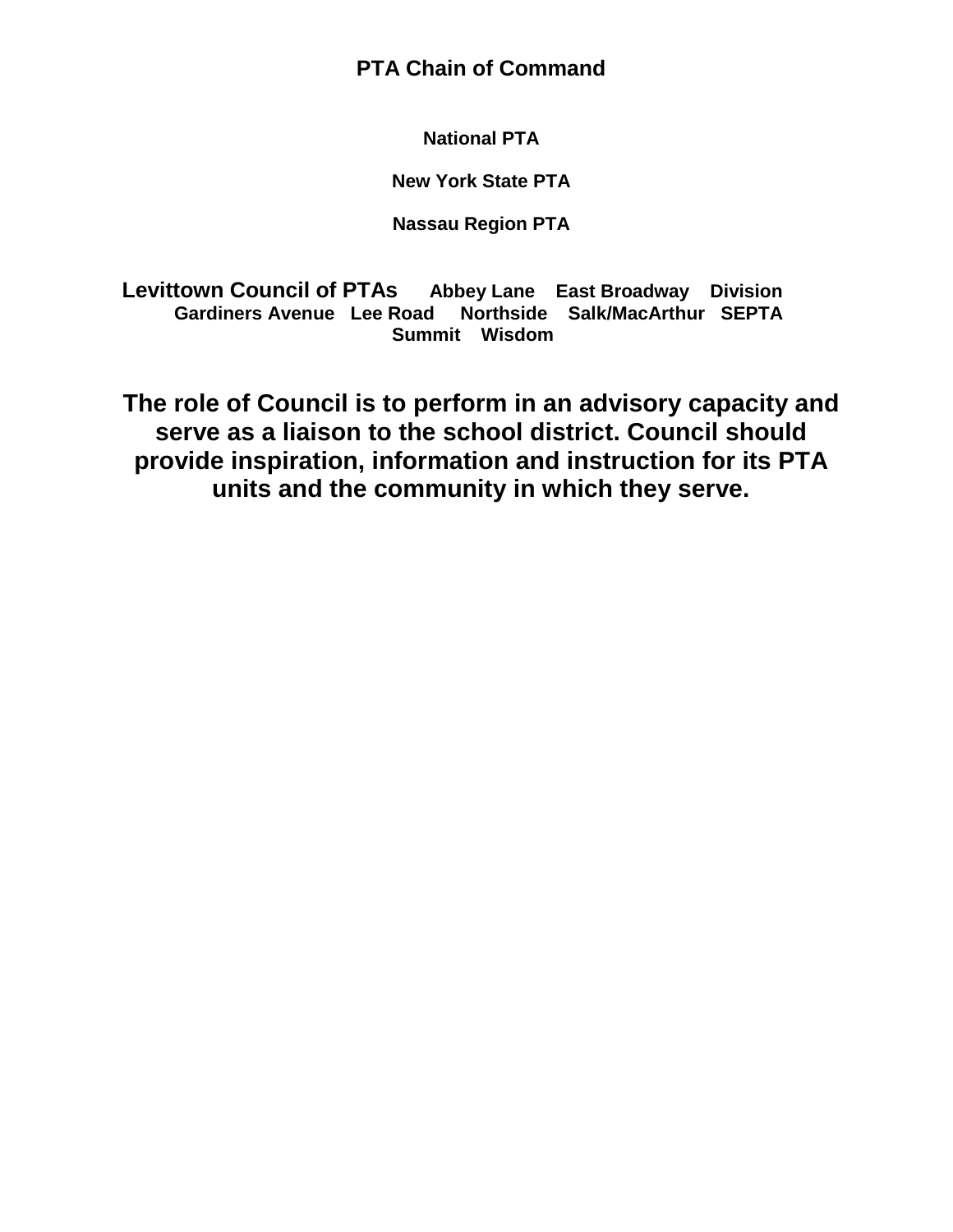**Levittown Council of PTAs President/ Superintendent Meetings @ 6:30pm Council Meetings 2021/2022 September 27th @ 7:30pm October 14 th @ 7:30pm November 18th @ 7:30pm No Meeting January 13th @ 7:30pm February 10 th @ 7:30pm March 10th @ 7:30pm April 6 th @ 7:30pm May 5<sup>th</sup> June 14 th @ 7:30pm**

#### **Levittown Council of PTAs General Meetings Schedule/Hosting Unit for 2021/2022**

| September 27                      | Abbey La          | All meetings for |
|-----------------------------------|-------------------|------------------|
| October 14                        | <b>Division</b>   | the 2021/2022    |
| November 18                       | E Broadway        | school year will |
| <b>December</b>                   | <b>No Meeting</b> | be held at LMEC  |
| January 13                        | <b>Gardiners</b>  | unless otherwise |
| <b>February 10</b>                | <b>Lee Road</b>   | announced.       |
| March 10<br><b>Salk/Macarthur</b> |                   |                  |
| April 6                           | <b>Northside</b>  |                  |
| May 5                             | <b>Summit</b>     |                  |
| June 14                           | <b>Wisdom</b>     |                  |

**Each unit will be asked to host a council meeting. Hosting entails setting up and cleaning up of the hospitality your unit provides. Hospitality should be light refreshments along with any needed paper goods. A budget of \$50 -\$75 should be sufficient for this.**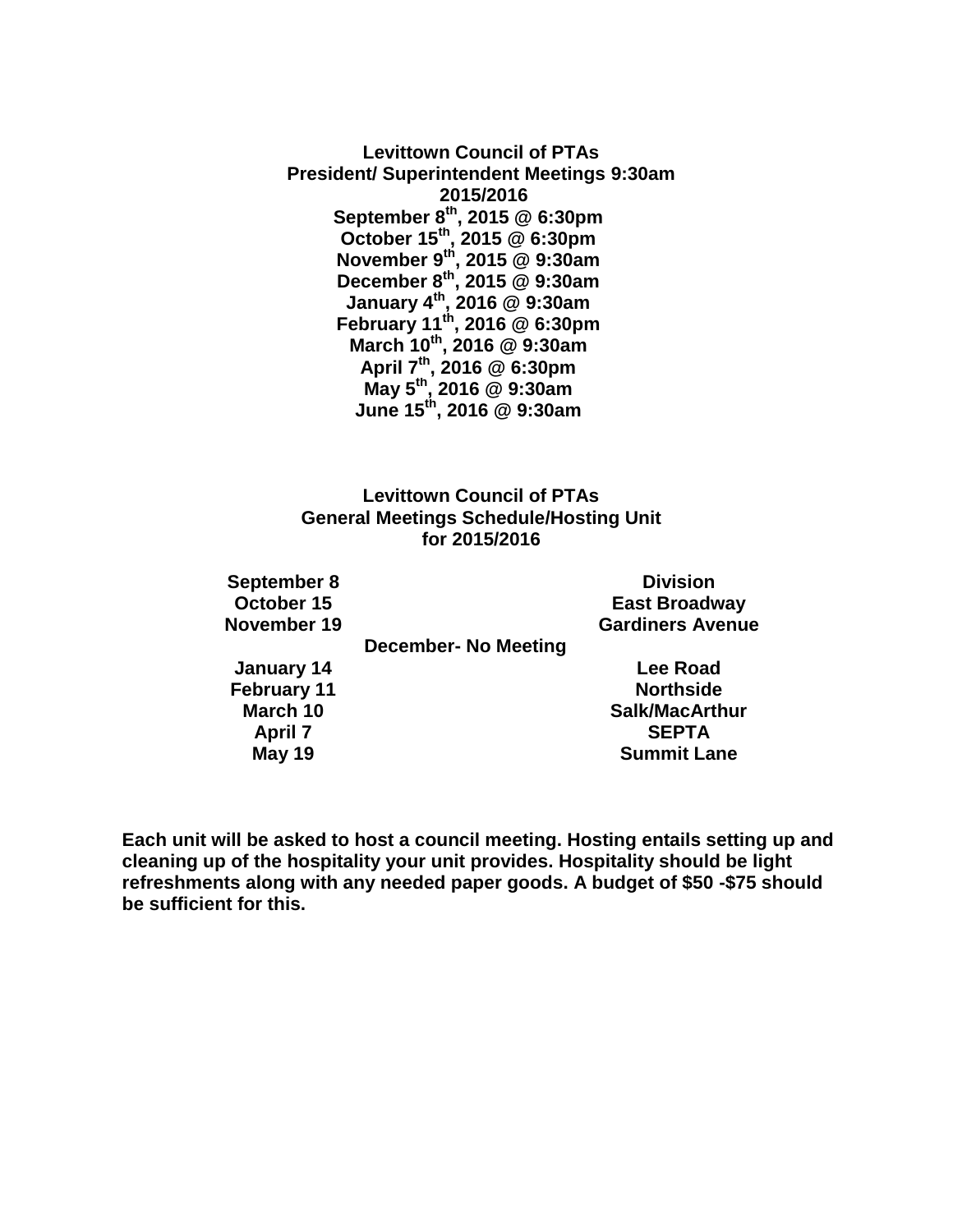## **Levittown Council of PTAs Executive Committee 2021/2022**

President: Michelle Gartleman 516-807-6233 Mamachelle@optonline.net

1<sup>st</sup> Vice President: Mari Ganga 516-658-6071 Mare2112@aol.com

2<sup>nd</sup> Vice President: Carol Sciotto 516-987-7659 Csciotto74@yahoo.com

Recording Secretary: Toni Anne Smith 631-645-9981 Tmacs617@gmail.com

Corresponding Secretary: Sandra Criscione 516- 984-6896 Sgm300@aol.com

> Treasurer: Kathleen Pedrick 516-306-5686 Kpedrickpta@gmail.com

Past President: Tina Bodkin 516-312-2226 Naps713@gmail.com